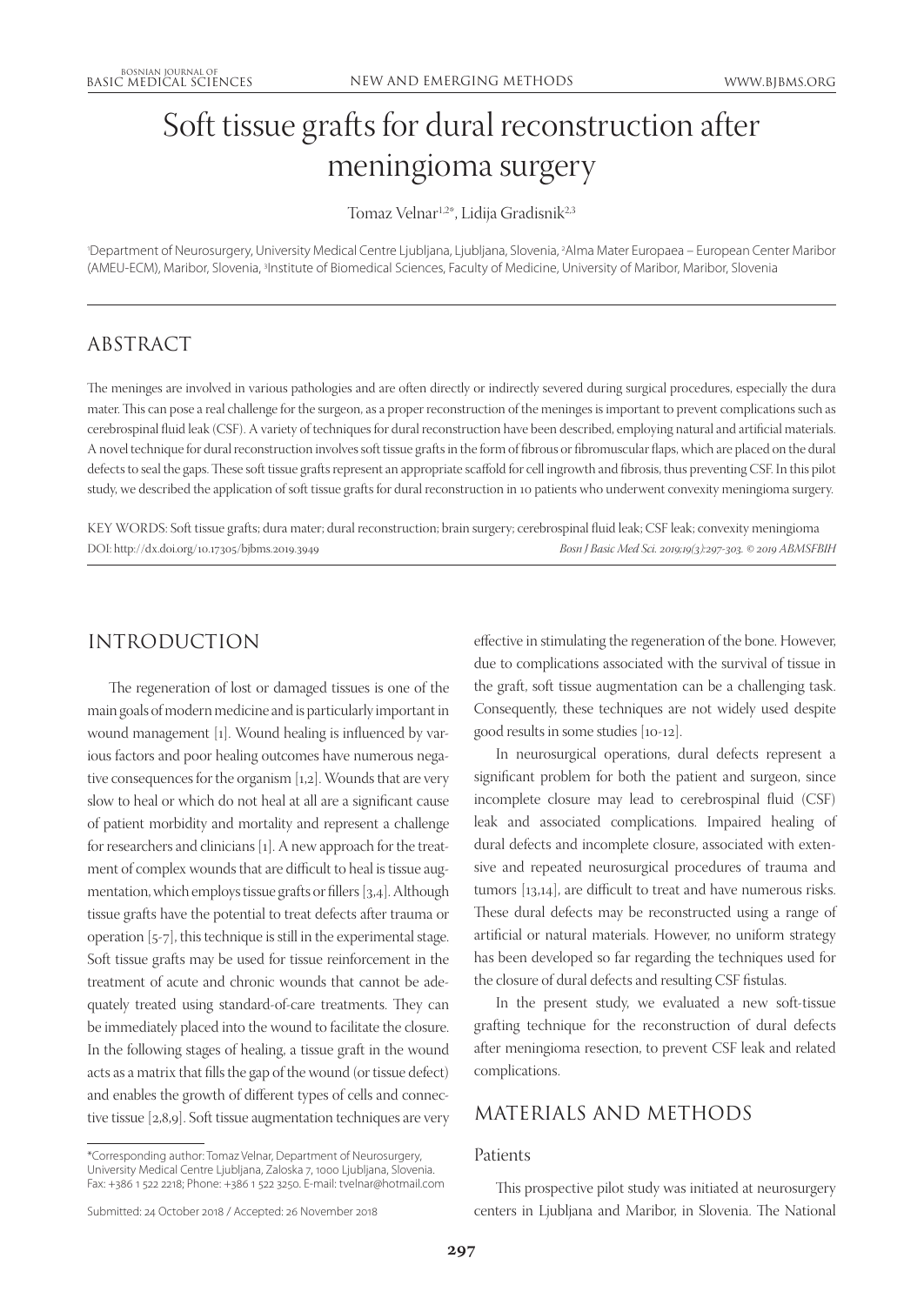Medical Ethics Committee approved the study protocol (ethical approval number: KME 104/02/16). All patients were informed about the surgical procedure and study protocol, and they signed informed consent to participate in the study.

A total of 10 patients who underwent convexity meningioma surgery between 2016 and 2017 were included in the study. Meningiomas were classified according to the World Health Organization (WHO) classification system as grade I or II. In all 10 patients, the tumor covered large areas of the dura mater, and in two patients, it extended to the cranial bone and subcutaneous tissue. The reconstruction of the dura after tumor removal was challenging in all patients.

#### Surgical procedure and dural reconstruction

The neurosurgery included a standard procedure for the removal of convexity meningioma and was uneventful in all 10 patients. In two patients in whom the tumor was growing into the bone and infiltrating the subcutaneous tissue of the scalp, the bone was removed and replaced by an artificial implant. The tumor tissue involving the skin was also excised and no plastic reconstruction was needed.

Dural reconstruction was performed in later phases of the operation. Fibrous or fibromuscular tissue was used for soft tissue grafts, measuring in length from  $2 \text{ cm}^2$  to  $4 \text{ cm}^2$  (Figure 1). Fibrous tissue grafts were harvested from the inner layer of the skin flap that was formed when the scalp was retracted at the incision site. Alternatively and depending on the location of the primary tumor, fibromuscular tissue grafts were taken from the surface of the temporal muscle.

Prior to fibrous graft harvesting, the inner layer of the skin flap was lifted and the inner surface, facing the bone, was exposed as usual during the initial part of the neurosurgical operation, when the skin flap is lifted off the skin. The size of fibrous tissue graft was estimated according to dural involvement. Tissue undermining was performed with blunt scissors and only the fibrous layer was removed. Special care was taken not to damage the subcutis extensively or to penetrate the skin. Minute bleeding after harvesting was stopped by bipolar coagulation or with a wet warm patty. The donor site as well as fibrous tissue grafts after removal were kept moist. The grafts were deposited on a moist patty (Figure 2) and immediately transferred to saline solution, to prevent shrinkage.

The donor site for fibromuscular tissue grafts was the temporal muscle. The surface of the muscle was exposed and the fibromuscular layer was dissected and excised from the remaining muscle, including the fascia and superficial muscle layer of approximately 3-mm thickness. The majority of the muscle thickness was preserved. Bleeding from the muscle donor site that was encountered during this part of the operation was more extensive compared to fibrous graft



**FIGURE 1.** Fibrous (left) and fibromuscular tissue graft (right) thinned after harvesting and ready for implantation (A). The fibromuscular tissue graft before the attachment (B). Bar = 1 cm.



**FIGURE 2.** After removal, the tissue grafts were placed on a moist patty (black arrow) and transferred to saline solution to prevent shrinkage.

harvesting, but was easily stopped by bipolar coagulation. The muscle was then covered with a layer of absorbable oxidized cellulose polymer (Surgicel) and protected with wet patties. The donor sites remained covered during the operation. The fibromuscular tissue grafts were immediately transferred to saline solution.

The fibrous tissue grafts were thin and ready to use immediately. On the other hand, the fibromuscular tissue grafts were thick; to enlarge their surface and make them softer they were thinned under pressure. Both types of grafts were stored in saline solution at room temperature until needed. This was done to prevent their contraction, which was especially pronounced in the fibrous grafts due to higher collagen content. Similarly, bipolar coagulation of grafts during harvesting and the exposure of grafts to a strong operating light during storage were avoided, as changes in temperature may cause shrinkage of grafts containing collagen fibers.

In all patients, the tumor-infiltrated dura was excised together with the tumor (Figure 3). The dural leaves were then brought as close as possible with nonresorbable stitches and a fibrous or fibromuscular tissue graft of appropriate size was placed over the defect so that the dural gap was covered completely (Figure 4). The graft was fixed with four zero stitches to the dural leaves in order to prevent sliding on the smooth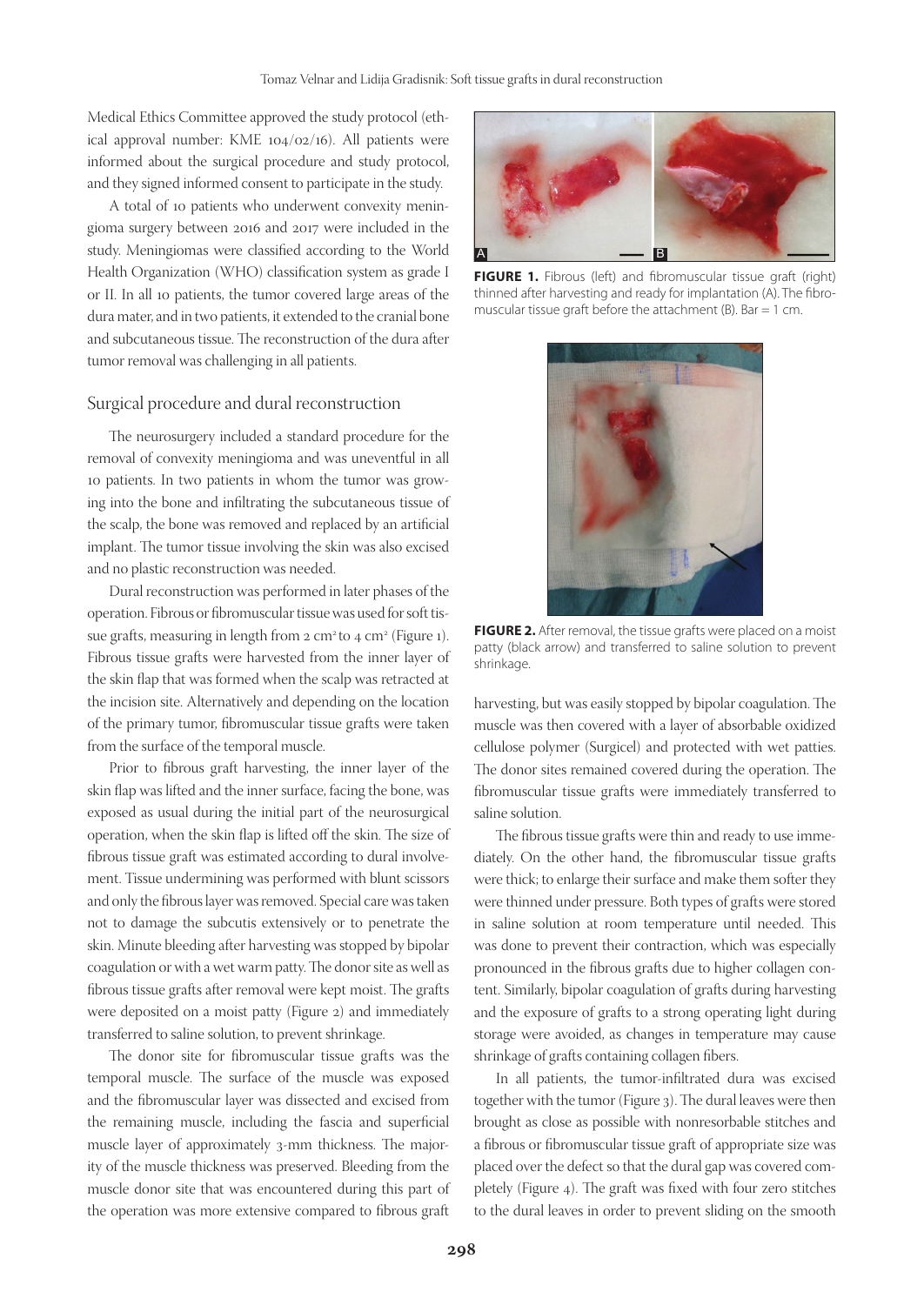

**FIGURE 3.** Magnetic resonance imaging of a typical convexity meningioma with large areas of dural involvement. The invasion of meningioma into the bone and subcutaneous tissue is evident (thick arrow), as it is meningiomatous dural tail (thin arrows) that needs to be removed together with the tumor, posing additional problem for the dural reconstruction (A). Intraoperative image of meningioma removal. Holding sutures are placed to aid with careful elevation of the tumor (arrows). The dura was excised and later reconstructed with soft tissue grafts (B).



FIGURE 4. The reconstruction of a dural gap with a fibromuscular graft (A). A fibromuscular tissue graft is in place, covering the dura mater defect. Fibrin glue was additionally sprayed over the construct to achieve a complete seal. The reconstruction of a dural gap with a fibrous graft (B). Black arrows indicate the rim of the graft attached to the dural surface, covering the defect. Black silk sutures of the approximated (sutured) dural leaves are visible.  $Bar = 1$  cm.

surface. A Valsalva maneuver was performed to evaluate the integrity of the construct (graft) after the reconstruction. In addition, in some patients, fibrin glue was sprayed over the immobilized tissue grafts, sealing the opening completely. The bone or artificial implant followed after a proper dural reconstruction with the tissue grafts and the skin was closed in layers.

### RESULTS

Clinical and surgical data of 10 patients included in this pilot study are presented in Table 1. There were six men and four women, and the mean age of patients was 48 years (range: 31–75 years). Based on histopathological analysis, six patients (five men and one woman) were diagnosed with WHO grade I meningioma, while four patients (one man and three women) were diagnosed with WHO grade II meningioma. No patient had WHO grade III tumor. The tumor size ranged from 2.5 cm to 6 cm (mean 4 cm).

In four patients, the reoperation was necessary. Three patients with grade II meningioma (one man and two women) were operated more than once due to tumor recurrence. Soft tissue grafts were used in each operation. During the reoperation, we found that the soft tissue grafts were well integrated with the dura and that fibrosis was adequate in the areas of dural reconstruction, in all three patients. One patient with grade I meningioma had a postoperative CSF leak. In this patient, a standard dural closure with fibrin patch and glue was used during the first operation. Due to the postoperative CSF leak, another reconstructive operation with soft tissue graft was required to cover the dural gaps successfully.

The soft tissue grafts obtained from the galea and temporal muscle included fibrous and fibromuscular tissue layers, respectively. The temporal muscle was the donor site for fibromuscular grafts in four patients in which the surgical approach included pterional and frontal craniotomies. In six patients, the tumors were located in the parietal and occipital regions and therefore fibrous grafts were harvested from subgaleal tissue. The skin flap that was formed when the scalp was retracted and the temporal muscle that was separated from the bone at the incision site provided donor sites that was large enough for soft tissue grafts. No surgical complications were encountered during the harvesting of soft tissue grafts. The tissue layers separated from each other well during the operation and no excess bleeding was present. With a meticulous surgical technique, it was possible to collect the grafts in one piece, without penetrating or otherwise damaging the grafts. Due to careful storage and manipulation, the size of the grafts remained unchanged and their shrinkage was negligible. Tissue folding that prevents the covering of dural defects was not observed. Since the size of the remaining dural leaves was approximated after the excision of the tumor and involved dura, no size limitations were encountered during reconstruction and the grafts were large enough to cover the defects.

During the course of treatment, we did not observe any early or late complications. There were no signs of CSF leakage or infection and the wounds were healing by the first intention. No complications related to the donor site were reported.

## DISCUSSION

This clinical pilot study was designed to evaluate the usefulness of soft tissue grafts in the reconstruction of complicated dural defects after convexity meningioma surgery. We based our research on the previous experience of using soft tissue grafts *in vitro* [15]. Due to promising results obtained in that basic study, here we investigated the efficacy of soft tissue grafts in surgical practice. Our results confirmed that the fibrous and fibromuscular tissue grafts are useful for covering smaller dural gaps, not exceeding the size of 4 cm<sup>2</sup>. In this study, however, we were not able to harvest soft tissue grafts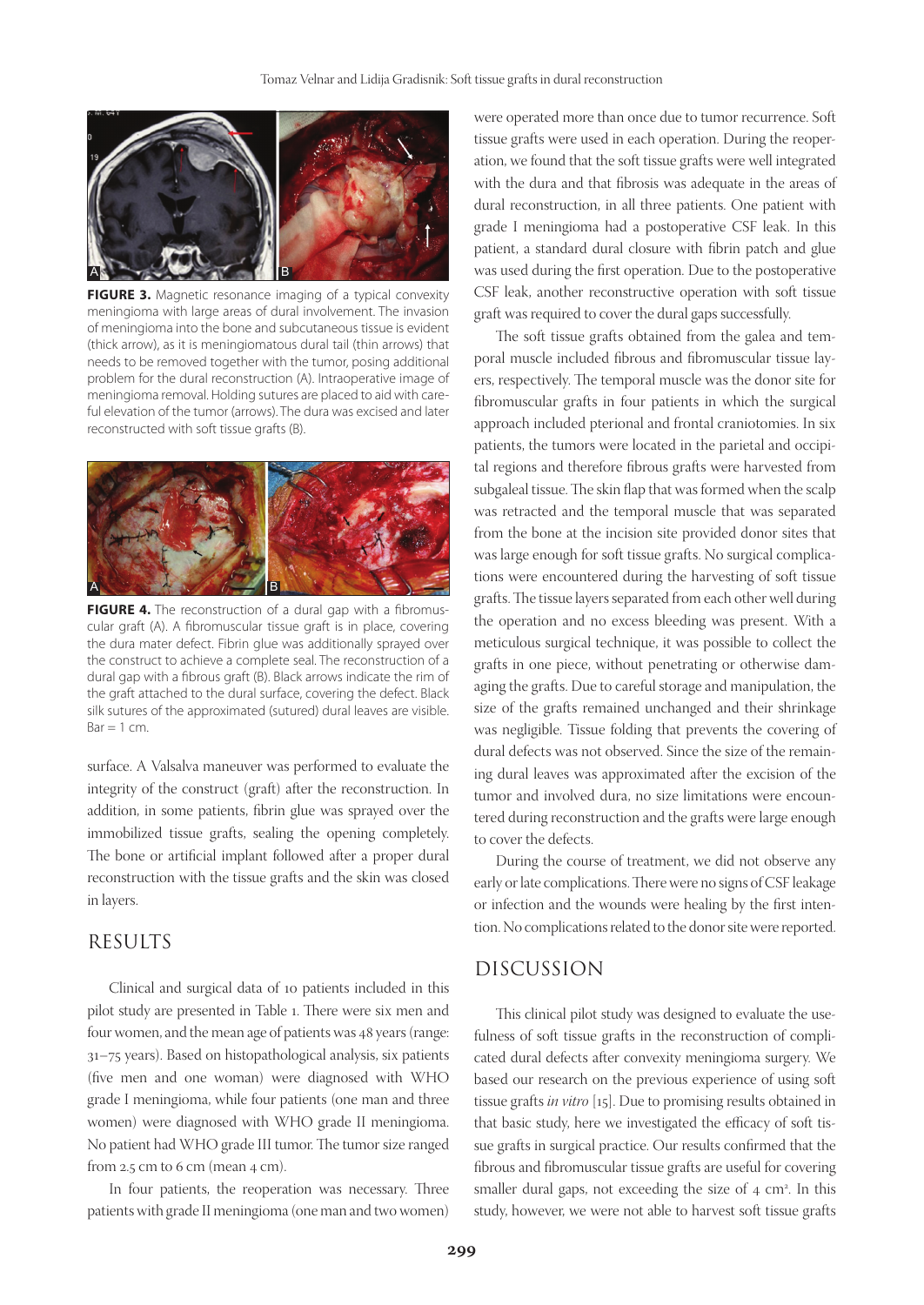| Patients                              |                  | 2                 | 3                 | 4                 | 5               | 6                 | 7                 | 8                | 9                | 10                 |
|---------------------------------------|------------------|-------------------|-------------------|-------------------|-----------------|-------------------|-------------------|------------------|------------------|--------------------|
| Sex                                   | Male             | Male              | Male              | Male              | Male            | Male              | Female            | Female           | Female           | Female             |
| Other diseases                        | Yes              | No                | No                | Yes               | Yes             | Yes               | N <sub>o</sub>    | Yes              | Yes              | Yes                |
| Tumor location                        | Frontal<br>right | Parietal<br>right | Occipital<br>left | Parietal<br>right | Frontal<br>left | Parietal<br>right | Temporal<br>right | Frontal<br>right | Parietal<br>left | Occipital<br>right |
| Macroscopic edema                     | Yes              | <b>Yes</b>        | No                | Yes               | No              | Yes               | Yes               | No               | Yes              | Yes                |
| WHO grade                             |                  | 2                 | 1                 | 1                 |                 | 1                 | 2                 | 2                |                  | 2                  |
| Histology                             | M                | A                 | F                 | P                 | M               | T                 | CL                | A                | F                | A                  |
| Recidive                              | No               | Yes               | No                | No                | No              | No                | Yes               | No               | No               | Yes                |
| Dura removal                          | Yes              | Yes               | Yes               | Partial           | Yes             | Yes               | Yes               | Yes              | Yes              | Yes                |
| Reconstruction                        | TG               | TG                | $TG+aD$           | TG                | TG              | TG                | TG                | TG               | TG               | TG                 |
| Bone invasion                         | No               | Yes               | N <sub>o</sub>    | No                | No              | No                | N <sub>o</sub>    | Yes              | No               | No                 |
| Skin invasion                         | No               | Yes               | No                | No                | No              | No                | No.               | Yes              | No               | No                 |
| Watertight seal<br>(Valsalva testing) | Yes              | Yes               | Yes               | Yes               | Yes             | Yes               | Yes               | Yes              | Yes              | Yes                |
| Bone replacement                      | No               | No                | No                | No                | N <sub>o</sub>  | No                | No                | No               | N <sub>0</sub>   | No                 |
| CSF leak                              | No               | No                | Yes               | No                | No              | No                | No.               | No               | No               | No                 |
| Postoperative complication            | No               | Recurrence        | CSF leak          | No                | No              | No                | Recurrence        | No               | No               | Recurrence         |
| Donor site complication               | N <sub>0</sub>   | No                | No                | No                | No              | No                | No                | No               | No               | No                 |
| Donor site location                   | TM               | SG                | SG                | SG                | TM              | SG                | TM                | <b>TM</b>        | SG               | SG                 |

**TABLE 1.** Clinical and surgical data of patients with meningioma

M: Meningothelial; A: Atypical; F: Fibroblastic; P: Psammomatous; T: Transitional; CL: Clear cell; TG: Tissue graft; aD: Artificial (lyophilized) dura; TM: Temporal muscle; SG: Subgaleal tissue; CSF: Cerebrospinal fluid leak; WHO: World Health Organization.

for larger dural defects, as the size of grafts was limited by the donor site.

The idea of using tissue grafts in the reconstruction of defects originates from wound healing research [10,16]. Most wounds will eventually heal by secondary intention, even without special treatment. However, wounds with extensive damage, soft tissue loss, and large chronic wounds will heal very slowly or not at all. To promote or accelerate healing, cover and close tissue defects, and improve the outcomes of patients after the injury, tissue engineering and reconstruction techniques may be employed [9]. Currently, free tissue transfer and pedicle flaps are used [13]. A new reconstructive technique is tissue augmentation with tissue grafts, which is suitable not only in neurosurgery but in other surgical specialties as well [13]. The main areas of application are maxillofacial and trauma surgery, especially to facilitate the healing of hard (bony) tissues in bone reconstruction and fracture repair [17-19]. Nevertheless, soft tissue augmentation techniques are still in the experimental phase and not widely used in surgery. Soft tissue grafts are sometimes utilized in plastic and reconstructive surgery and, experimentally, in wound healing [15,16]. In this study, we tested the efficacy of soft tissue grafts in the surgical reconstruction of the dura using a similar approach as in wound healing research.

Primary and secondary brain tumors that require surgical intervention represent frequent pathologies of the central nervous system (CNS) [3,4,8,9]. Most brain tumors are in the form of infiltrative and expansive lesions that destruct and compress brain tissue and, therefore, present a challenge for a surgeon, especially in the later stages of surgery when the reconstruction is needed. Some tumors may erode the

adjoining structures, particularly the dura and cranial bone and, in some cases, adjacent soft tissue [1,13,14]. Meningiomas, and to a lesser extent other tumors, are well-known for infiltrating the dura mater, which requires excision and appropriate reconstruction of the dura. Both the tumor location and invasion into the neighboring tissue may be so problematic that radical resection and reconstruction cannot be easily accomplished [1,13,14]. In these conditions, the reconstruction is challenging because of tissue deficiency [15,20]. While CSF leak may complicate any brain tumor surgery when opening the subarachnoid space, the risk of CSF leak is higher at some locations, such as the posterior fossa, skull base and spinal cord. CSF leak may also occur after large convexity meningiomas with the dura and cranial bone involvement. In such cases, the reconstruction of missing tissue may be difficult [21-23]. Numerous alternatives for the reconstruction of dural defects exists, including autografts, allografts, xenografts and artificial replacement materials. Each of these techniques has some advantages and disadvantages and is optimal for specific conditions [24-26].

The choice of surgical reconstruction technique is primarily determined by the degree of CSF leak, in addition to the location, size and shape of the dural defect, as well as by the surgeon's preferences and experience [27]. Autografts and allograft transplants represent an attractive option [24,28,29]. Autografts enable the reconstruction of large dural defects [26,20]. The survival and healing of this viable tissue is easier and less prone to infection. Autografts do not trigger the immune response and, therefore, do not cause excessive inflammation that can interfere with the healing process and result in impaired wound healing and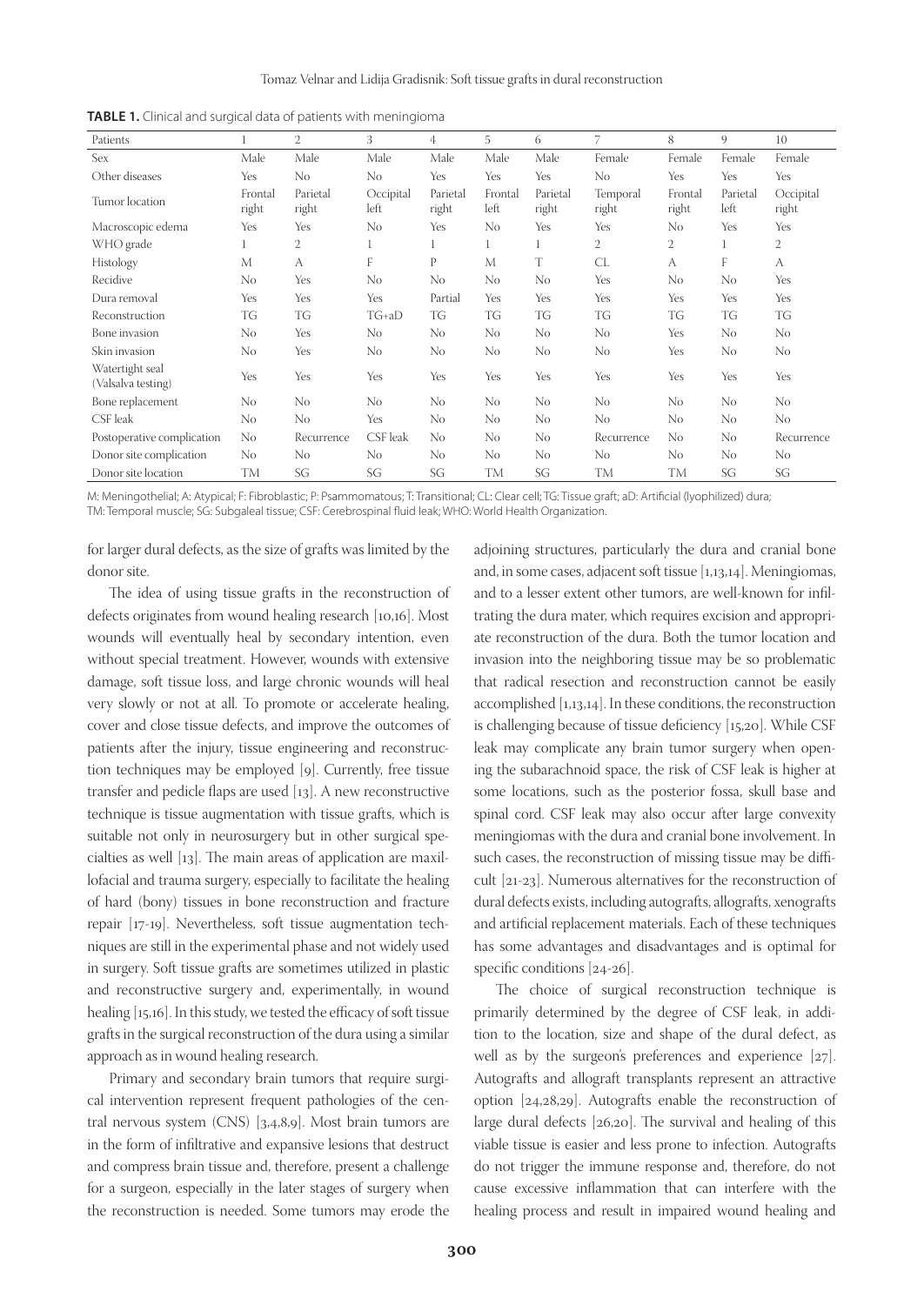associated complications [30]. Moreover, autografts are relatively resistant to postoperative radiation, which may be required after the resection of WHO grade III and, occasionally, WHO grade II meningiomas [28,26,30,31]. Various types of tissues can be used for autografts, including fascia lata, muscle, galea and adipose tissue. These tissue grafts may be an efficient alternative to fibrous and fibromuscular grafts [28,32]. All these autografts can be either sutured to the dural defects or attached with fibrin glue, facilitating the sealing of any potential opening between the dura and the graft. The grafts may be harvested from various locations of the patient body and are thus easily obtainable, in most cases with no trauma to other body regions where the tissue was harvested. These sites mean additional, albeit limited resections for the donor tissue. [33,34]. Viable tissue near the incision site represents another source of autografts, as demonstrated in our study.

For allografts, fascia lata and cadaveric dura mater are most often used. Compared to artificial materials, fascia lata is very flexible and can be adjusted to the surface. However, the risk of infection is higher with this type of allograft and immunological reactions against foreign tissue are possible, complicating the recovery and slowing down the healing process [30]. Cadaveric dura mater allografts and bovine pericardium xenografts may also be employed for dural reconstruction. However, the major shortcoming of these grafts is the increased risk of immune reactions and infection. In addition, the cost of allografts may be high and their availability may be limited, as they are not always available from biobanks [35,36]. Commercially available artificial replacement materials include expanded polytetrafluoroethylene dural substitutes, two-component fibrin glue, and collagen sponges [37-39]. These products are easily obtainable, although they may be available at a higher price. Their use is time-saving, straightforward, and enables good brain protection and dural covering, resulting in an optimal healing outcome. However, as with all artificial materials, the risk of infections and host versus graft immune reactions is always present [36-38].

Although grafts from viable tissues are very efficient in surgical reconstructions, their use is not without limitations and risks. This is especially true for large tissue grafts, as their harvesting may contribute to longer operative time and associated higher infection rate, postoperative complications at the donor site, longer recovery, or may lead to plastic reconstruction  $[33,36,40]$ . In our study, the grafts were up to 4 cm<sup>2</sup> in size and were obtained directly from the flaps formed during the operation, so we did not experience difficulties during the operation or in the recovery period. Problems, however, may arise with small skin or muscle flaps and when large areas of the brain need to be covered. Therefore, a preoperative planning is essential in these procedures [24,28,36].

Because large areas of the dura sometimes need to be removed after neurosurgical operations, a proper reconstruction is mandatory. These dural defects will not heal or close on their own. As a result, CSF leak may occur and accumulate in the subcutaneous tissue, further delaying the healing of the wound [28,21]. In addition, other complications may occur, such as an external CSF leak and infection. Fistula formation is one of many unwanted complications after the resection, especially in the later phases of treatment when oncological therapy with radiation is necessary. Associated with CSF leak and impaired wound healing is a higher incidence of meningitis, which develops due to the exposure of the CNS to microbes. According to some studies, the risk of meningitis is significantly increased in patients with postoperative CSF leak, i.e., up to 14-fold [41,42], and the majority of meningitis cases after skull base operations are associated with an obscure leak [42]. A proper intraoperative reconstruction of the dura is, therefore, required to prevent CSF leak.

A number of artificial and industrial materials are available for the reconstruction of dural defects [39,43-45]. These include various fibrin adhesives and covering materials, which can be placed on dural gaps. They are especially useful in endoscopic surgery of the cranial base and to repair the dura of the convexity of the brain. Disadvantages of artificial materials are a higher risk of infection and biodegradability of some materials [39,40,44].

Tissue augmentation with soft tissue grafts used in our study for dural covering proved to be an efficient and straightforward procedure with good results. We performed this procedure immediately after the tumor resection. This soft tissue augmentation technique is time-efficient and does not require additional donor sites to be used. The fibrous and fibromuscular tissue grafts were ideal for dural covering in our case, as they were thin, adjustable and had a good strength. After it is obtained from the subcutaneous tissue or muscle, the graft is soft and can be additionally adjusted in shape to properly fit the dural defect. The adhesion of soft tissue grafts to the dural surface was adequate in all 10 cases, enabling the closure of dural defects. It created a watertight seal between the extradural space and the brain. During the healing phases the scarring was abundant, which led to the complete sealing of the openings. The minute openings in the dura may be potentially dangerous, if CSF leakage into the subcutaneous tissue or CSF liquorrhea occur [41,43,45]. In this study, we did not observe wound healing complications, nor the signs of CSF leak or CNS infection after the surgery. The reoperations, required in four patients, were also successful.

Both types of grafts utilized in the study were intended for the covering of dural defects. The surgical technique for harvesting the grafts, storage, manipulation and mode of application of grafts were similar for fibrous and fibromuscular grafts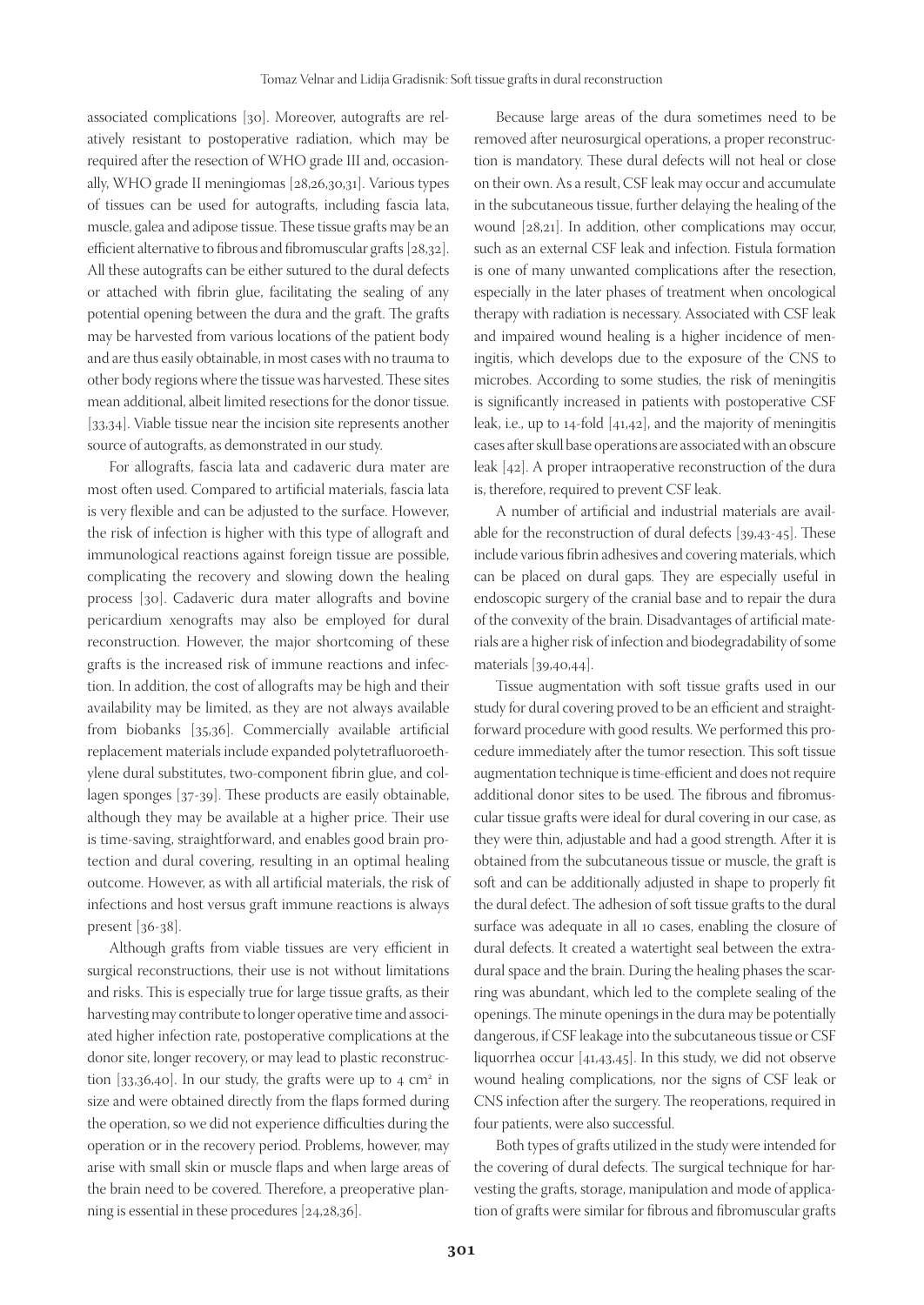used in this study. The fibrous grafts could immediately be used as they were already thin, while the fibromuscular grafts were additionally thinned under pressure before their use, to achieve a good adhesion and complete dural closure. Thick tissue does not adhere well and is more difficult to suture. The surgical approach and location of the defect were the only factors determining the type of graft to be used in our study. In cases when the skin incision before the trepanation involved the temporal muscle, we collected fibromuscular tissue grafts due to the abundance and good accessibility of the muscular layer. In other areas of the cranial vault, fibrous tissue grafts were harvested form the lifted skin flap, as an additional incision of the skin over the temporal muscle to collect a graft would not be practical.

This study was experimental in design and, therefore, performed on a very small number of patients with convexity meningiomas, with the aim to determine whether fibrous and fibromuscular tissue grafts can successfully cover dural defects and promote the healing of the dura. Overall, our results confirm the findings of previous *in vitro* studies [15,19]. Although the small sample size is a significant limitation of our study, it is worth mentioning that we did not encounter any particular technical problem with the soft-tissue grafting technique. The technique was quick, efficient, and resulted in a good outcome in all 10 cases. For further evaluation of soft tissue grafts in dural reconstruction, studies involving a larger number of patents, other types of brain tumors and various tumor locations such as the skull base, posterior fossa and spine are necessary. Even though we obtained good results with fibrous and fibromuscular tissue grafts in this study, this technique is not without limitations and risks. The placement of a tissue graft on the dura is the most important step, as the graft needs to seal all dural gaps and to be fixed on the surface. However, the size of tissue grafts is limited by the donor site [24,36]. In addition, care must be taken not to harvest excess tissue from the temporal muscle or galea or damage the skin surface.

## CONCLUSION

The results of our pilot study support the potential of tissue augmentation in the reconstruction of dural defects. The fibrous and fibromuscular tissue grafts integrated well with the dura, promoted scarring, and prevented postoperative CSF leakage. These soft tissue grafts seem to be a suitable alternative to artificial materials or fascia lata and may also be used in a combination with available reconstruction options. The results of our study suggest that the soft-tissue grafting technique may be safely integrated into the clinical practice and tested on a larger number of patients. Our preliminary results should encourage more studies on soft tissue augmentation in dural reconstruction.

## DECLARATION OF INTERESTS

The authors declare no conflict of interests.

#### REFERENCES

- [1] Witte MB, Barbul A. General principles of wound healing. Surg Clin North Am 1997;77(3):509-28. https://doi.org/10.1016/S0039-6109(05)70566-1.
- [2] Eaglstein WH. Wound healing and aging. Dermatol Clin 1986;4(3):481-4.

https://doi.org/10.1016/S0733-8635(18)30811-8.

- [3] Aghaloo TL, Moy PK. Which hard tissue augmentation techniques are the most successful in furnishing bony support for implant placement? Int J Oral Maxillofac Implants 2007;Suppl 22:49-70.
- [4] Kempf KK, Seyfer AE. Facial defect augmentation with a dermal-fat graft. Oral Surg Oral Med Oral Pathol 1985;59(4):340-3. https://doi.org/10.1016/0030-4220(85)90054-4.
- [5] McAllister MS, Haghighat K. Bone augmentation techniques. J Periodontol 2007;78(3):377-96. https://doi.org/10.1902/jop.2007.060048.
- [6] Schwartz-Arad D, Levin L. Multitier technique for bone augmentation using intraoral autogenous bone blocks. Implant Dent 2007;16(1):5-12.

https://doi.org/10.1097/ID.0b013e3180327595.

- [7] Goldstein SA. Tissue engineering solutions for traumatic bone loss. J Am Acad Orthop Surg 2005;14(10)152-6.
- [8] Lawrence WT. Physiology of the acute wound. Clin Plast Surg 1998;25(3):321-40.
- [9] Lassen B, Helseth E, Egge A, Due-Tonnessen BJ, Ronning P, Meling TR. Surgical mortality and selected complications in 273 consecutive craniotomiaes for intracranial tumors in pediatric patients. Neurosurgery 2012;70(4):936-43. https://doi.org/10.1227/NEU.0b013e31823bcc61.

- [10] Wetterau M, Szpalski C, Hazen A, Warren SM. Autologous fat grafting and facial reconstruction. J Craniofac Surg 2012;23(1):315-8. https://doi.org/10.1097/SCS.0b013e318241e1de.
- [11] Mordick TG, Larossa D, Whitaker L. Soft-tissue reconstruction of the face: A comparison of dermal-fat grafting and vascularized tissue transfer. Ann Plast Surg 1992;29(5):390-6. https://doi.org/10.1097/00000637-199211000-00002.
- [12] Achauer BM, VanderKam KM, Celikoz B. Augmentation of facial soft-tissue defects with Alloderm dermal analysis. Ann Plast Surg 1998;41(5):503-7.

https://doi.org/10.1097/00000637-199811000-00009.

- [13] Komotar RJ, Starke RM, Raper DM, Anand VK, Schwartz TH. Endoscopic endonasal versus open repair of anterior skull base CSF leak, meningocele, and encephalocele: A systematic review of outcomes. J Neurol Surg A Cent Eur Neurosurg 2013;74(4):239-50. https://doi.org/10.1055/s-0032-1325636.
- [14] Paek SH, Audu PB, Sperling MR, Cho J, Andrews DW. Reevaluation of surgery for the treatment of brain metastases: Review of 208 patients with single or multiple brain metastases treated at one institution with modern neurosurgical techniques. Neurosurgery 2005;56(5):1021-34.
- [15] Velnar T, Smrkolj V, Rupnik MS, Gradisnik L. Is tissue augmentation a reality in biosurgery? An experimental study of endothelial cell invasion into tissue filler. Int Wound J 2013;10(3):321-8. https://doi.org/10.1111/j.1742-481X.2012.00980.x.
- [16] Eppley BL. Experimental assessment of the revascularization of acellular human dermis for soft-tissue augmentation. Plast Reconstr Surg 2001;107(3):757-62. https://doi.org/10.1097/00006534-200103000-00016.
- [17] Richardson M. Acute wounds: An overview of the physiological
- healing process. Nurs Times 2004;100(4):50-3. [18] Attinger CE, Janis JE, Steinberg J, Schwartz J, Al-Attar A, Couch K. Clinical approach to wounds: Debridement and wound bed prepa-

ration including the use of dressings and wound-healing adjuvants.